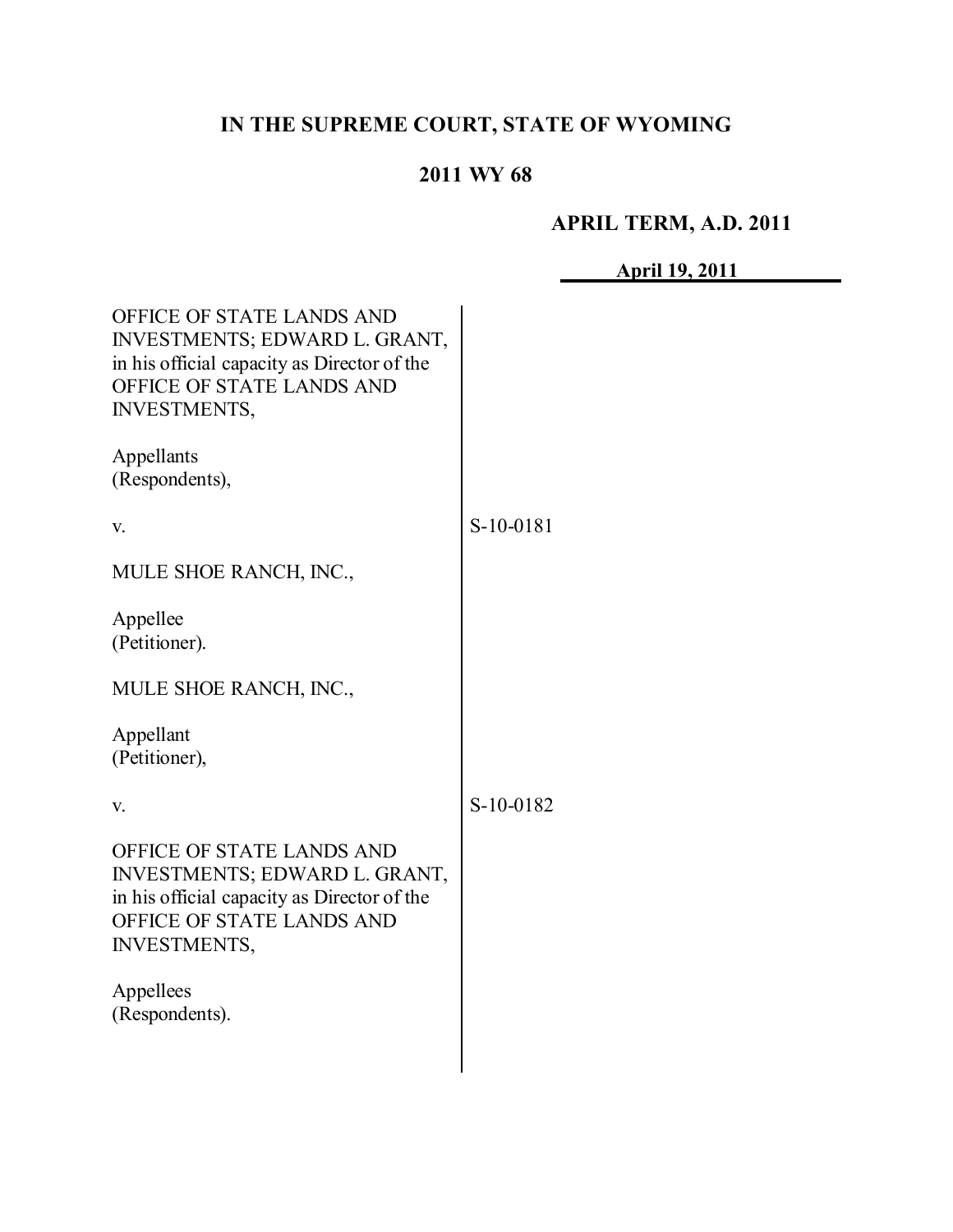## *Appeal from the District Court of Crook County*

The Honorable Michael N. Deegan, Judge

#### *Representing Appellants in Case No. S-10-0181:*

Bruce A. Salzburg, Wyoming Attorney General; Michael L. Hubbard, Deputy Attorney General; Bridget Hill, Senior Assistant Attorney General. Argument by Ms. Hill.

#### *Representing Appellee in Case No. S-10-0181:*

David M. Clark of Worrall & Greear, P.C. Worland, Wyoming.

**Before KITE, C.J., and GOLDEN, HILL, VOIGT, and BURKE, JJ.**

**NOTICE: This opinion is subject to formal revision before publication in Pacific Reporter Third. Readers are requested to notify the Clerk of the Supreme Court, Supreme Court Building, Cheyenne, Wyoming 82002, of typographical or other formal errors so correction may be made before final publication in the permanent volume.**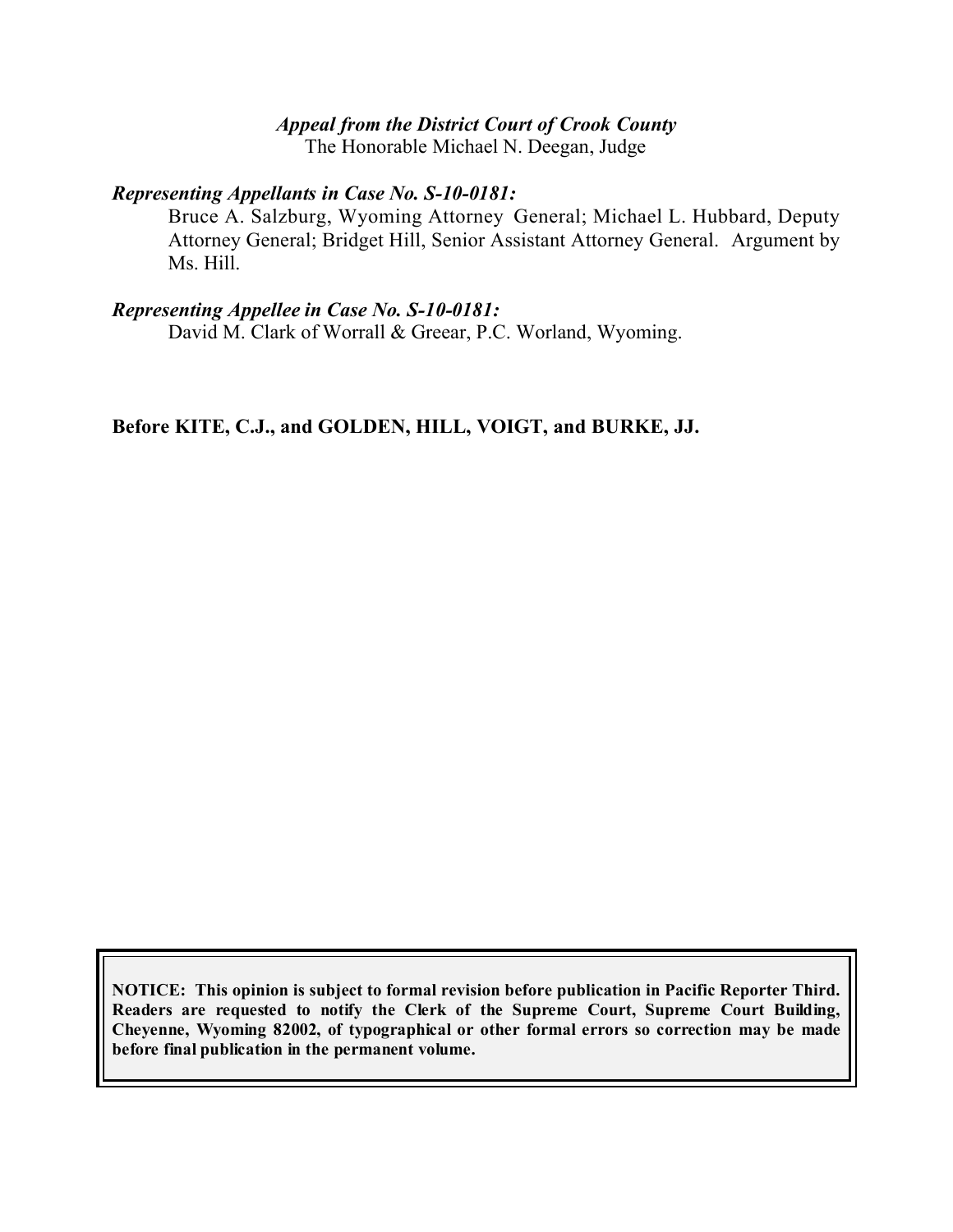### **KITE, Chief Justice.**

[¶1] Mule Shoe Ranch, Inc. (Mule Shoe) sought to exercise its preferential right to renew a state lease. Two Y Ranch (Two Y) submitted a competing bid at a higher rate. The director of the Office of State Lands and Investments (State Lands Office) issued a decision requiring Mule Shoe to match the higher bid in order to exercise its preferential right. Mule Shoe requested an administrative hearing.

[¶2] The State Lands Office and Mule Shoe filed motions for summary judgment. The Board of Land Commissioners (Board) granted summary judgment to the State Lands Office, agreeing with the director's decision. Mule Shoe filed a petition for review in the district court which reversed the Board's decision and remanded the matter to the Board with instructions to direct the State Lands Office to conduct an economic analysis and make a determination as to whether the competing bid was based on fair market value. The State Lands Office appealed to this Court. Mule Shoe filed a cross-appeal. We reverse the district court's order.

### **ISSUE**

[¶3] We paraphrase the issue the State Lands Office presents in its appeal as follows:

Whether the district court erred in reversing the Board's decision requiring Mule Shoe to meet the highest bid offered in order to exercise its preferential right to renew its lease.

Mule Shoe states the issue as follows:

Whether the state grazing lease statutes place an upper constraint on the amount an existing grazing lessee is required to pay to match a competing bidder under Wyo. Stat. Ann. § 36-5-105(c).

[¶4] We paraphrase the issue Mule Shoe presents in its cross appeal as follows:

Whether the district court erred in remanding the case to the Board for an economic analysis and should instead have entered judgment for Mule Shoe.

The State Lands Office re-states the issue as whether the district court erred in affirming the denial of Mule Shoe's summary judgment motion on the basis that an economic analysis must be performed on Two Y's bid.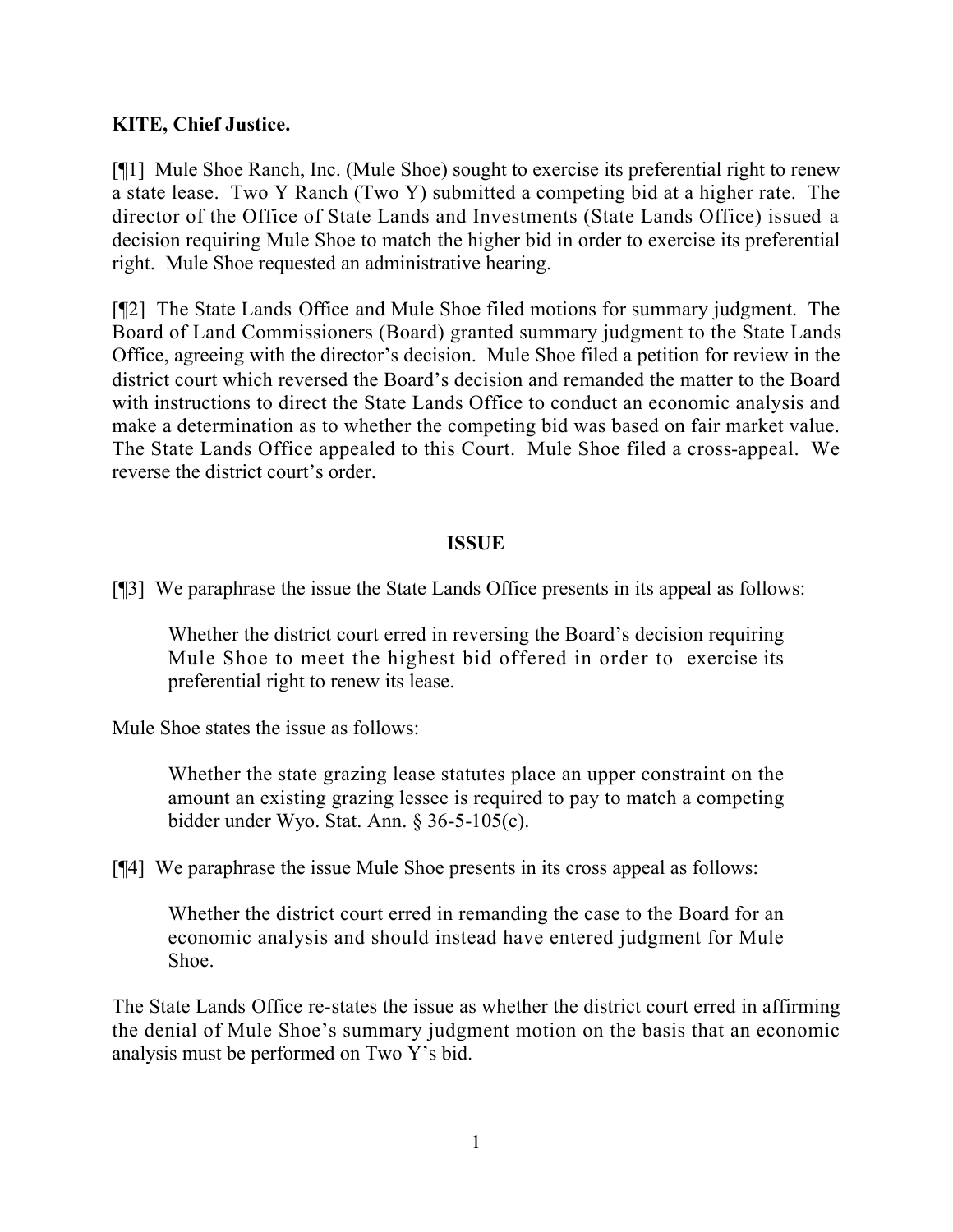### **FACTS**

[¶5] The State of Wyoming owns 5,459.90 acres of land covered by State Lease No. 2- 5310. The State leases the land for grazing and agricultural purposes for ten-year terms. Mule Shoe, a family ranching operation, has leased the state land covered by State Lease No. 2-5310 since 1941. On February 1, 2008, the lease was set to expire. Pursuant to Wyo. Stat. Ann. § 36-5-104 (LexisNexis 2009), Mule Shoe, and any other party interested in leasing the land, was required to submit an application to the State Lands Office.

[¶6] On October 30, 2007, the State Lands Office received an application for State Lease No. 2-5310 from Two Y. Two Y offered an annual rental payment of \$45,556.00, or \$28.00 per animal unit month (AUM). The State Lands Office notified Mule Shoe about the application. On November 30, 2007, Mule Shoe responded with a renewal application for the lease. Mule Shoe offered an annual rental payment of \$8,476.67, or \$5.21 per AUM.

[¶7] On March 25, 2008, the director of the State Lands Office issued a decision letter addressing the conflicting applications. The director found that Two Y was a qualified applicant, had an actual and necessary use for the land and available forage and had submitted the highest bid. Based upon § 36-5-105(c) (LexisNexis 2007), which gave Mule Shoe, as the holder of the expiring lease, a preferred right to renew the lease, the director conditionally awarded the lease to Mule Shoe for the next ten year term at the rate of Two Y's bid.

[¶8] On April 4, 2008, Mule Shoe exercised its preferential right by filing a written acceptance and paying the amount of Two Y's bid. Three days later, Mule Shoe filed a notice of appeal of the director's decision, asserting Two Y's \$28.00 per AUM bid was not valid because it was not based on fair market value using the formula developed by the Board for the same or similar land use. The matter was referred to the Office of Administrative Hearings (OAH) for a contested case hearing.

[¶9] Both Mule Shoe and the State Lands Office filed motions for summary judgment. Mule Shoe argued Two Y's bid was not a valid, competing bid and was outside the statutory parameters governing the preferential right to renew. The State Lands Office asserted the plain meaning of the leasing statutes and Board rules required Mule Shoe to meet the highest bid.

[¶10] After a hearing, the OAH issued recommended factual findings, legal conclusions and an order granting summary judgment for the State Lands Office. The OAH concluded the state leasing statutes required Mule Shoe to meet the highest bid in order to renew the lease. The Board voted unanimously to adopt the recommended findings, conclusions and order. Mule Shoe filed a petition for review in district court, which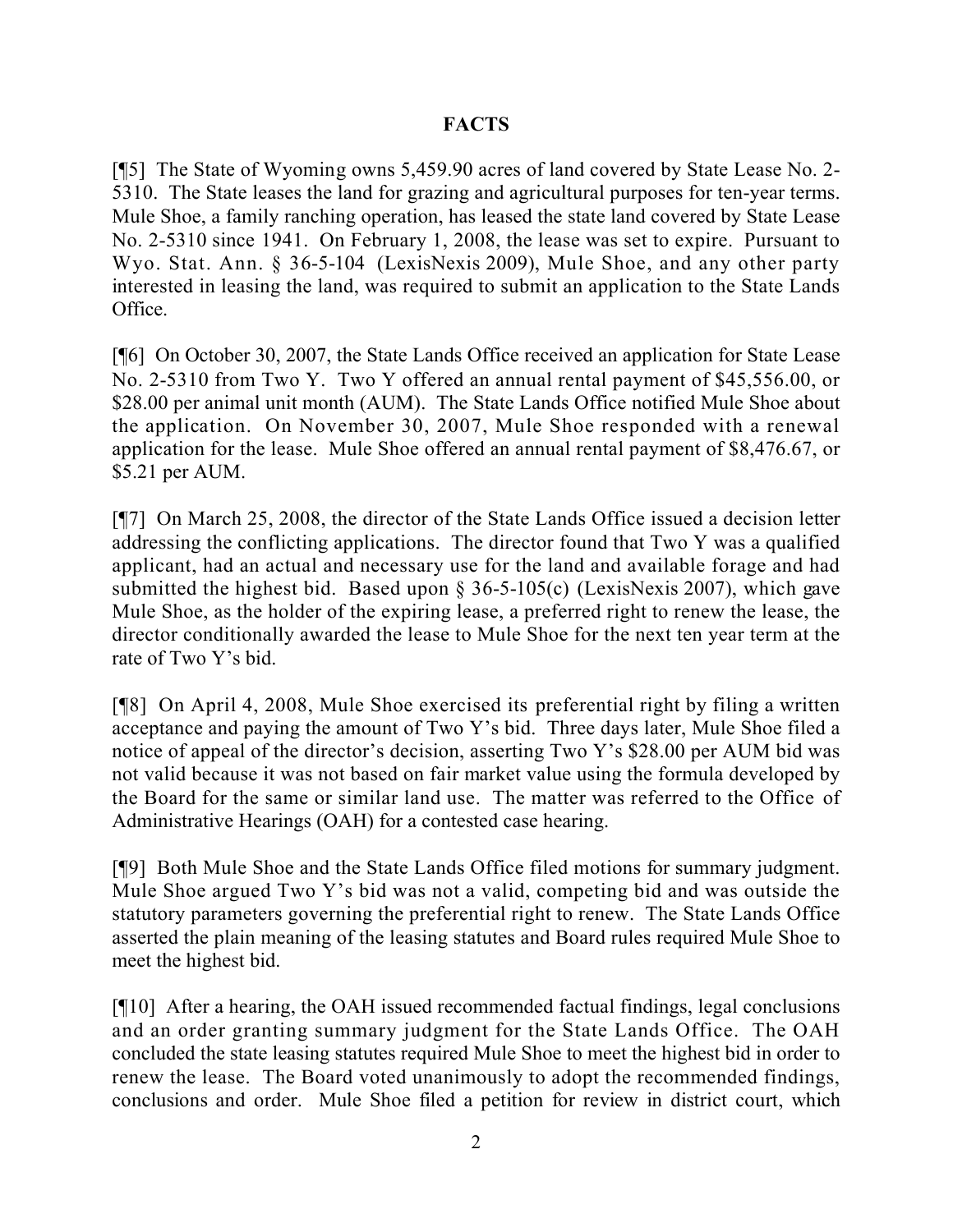reversed the Board. The district court concluded the State Lands Office failed to conduct an economic analysis and determine whether the highest bid was based upon fair market value as required by statute. The State Lands Office appealed to this Court.

#### **STANDARD OF REVIEW**

[¶11] We review an administrative decision as if it came directly from the agency and do not defer to the district court's ruling. *Greene v. State ex rel. Wyo. Board of Chiropractic Examiners*, 2009 WY 42, ¶ 9, 204 P.3d 285, 290 (Wyo. 2009). We review an agency's conclusions of law de novo, and affirm such conclusions only when they are in accordance with the law. *Id*. While the interpretation of statutes and their implementing regulations is a question of law that we review de novo, it is also settled that we defer to an agency's interpretation of its own rules and regulations unless that interpretation is clearly erroneous or inconsistent with the plain language of the rules. *Powder River Basin Resource Council v. Wyo. Dep't of Envtl. Quality*, 2010 WY 25, ¶ 6, 226 P.3d 809, 813 (Wyo. 2010).

#### **DISCUSSION**

[ $[12]$ ] The version of § 36-5-105(c) in effect at the time State Lease No. 2-5310 was expiring and the applicants submitted their bids provided:

> *An applicant who is the holder of an expiring lease*, and has paid the rental when due, and has not violated the provisions of the lease, and is qualified under the provisions of W.S. 36- 5-101, *shall have a preferred right to renew such lease by meeting the highest bid offered by another qualified applicant* who has actual and necessary use for the land and available forage and *whose bid is based on the fair market value*, *using the formula developed by the board* pursuant to W.S. 36-5- 101(b), for the same or a similar use of land.

(Emphasis added.) $<sup>1</sup>$ </sup>

 $\overline{a}$ 

<sup>&</sup>lt;sup>1</sup> The current version of § 36-5-105(c) provides:

<sup>(</sup>c) An applicant who is the holder of an expiring lease, and has paid the rental when due, and has not violated the provisions of the lease, and is qualified under the provisions of W.S. 36-5-101, shall have a preferred right to renew such lease by meeting the highest bid offered by another qualified applicant who has actual and necessary use for the land and available forage and whose bid is *not less than the minimum fair market value as determined by the board* for the same or a similar use of land *using the formula developed pursuant to W.S. 36-5-101(b) and not more than*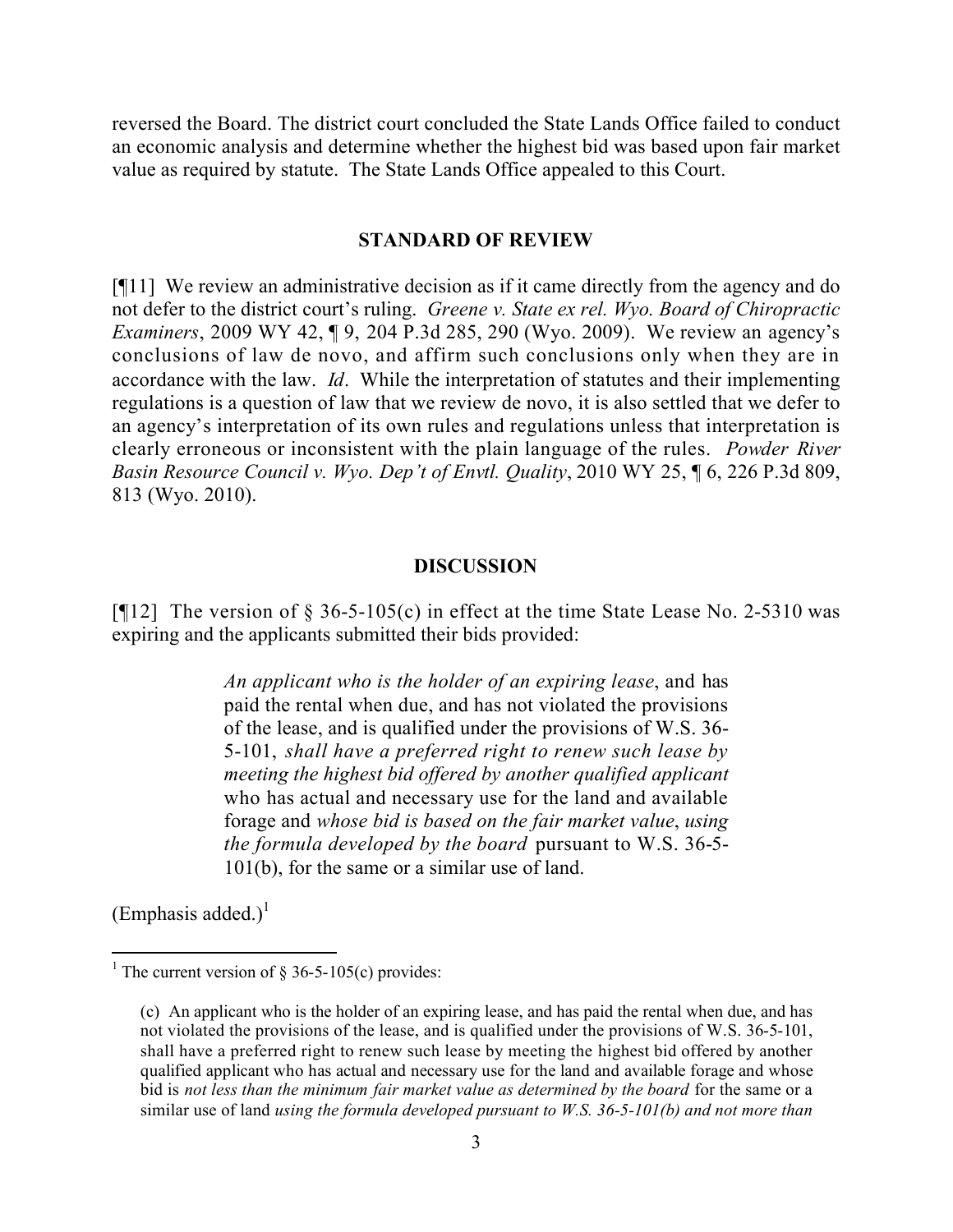[¶13] When interpreting statutory language:

[T]he paramount consideration is to determine the legislature's intent, which must be ascertained initially and primarily from the words used in the statute. We look first to the plain and ordinary meaning of the words to determine if the statute is ambiguous. A statute is clear and unambiguous if its wording is such that reasonable persons are able to agree on its meaning with consistency and predictability. Conversely, a statute is ambiguous if it is found to be vague or uncertain and subject to varying interpretations. If we determine that a statute is clear and unambiguous, we give effect to the plain language of the statute.

*Dorr v. Smith, Keller & Associates*, 2010 WY 120, ¶ 11, 238 P.3d 549, 552 (Wyo. 2010) (citation omitted). We consider all statutory provisions pertaining to the same subject in pari materia. *Sorensen v. State Farm Auto. Ins. Co*., 2010 WY 101, ¶ 13, 234 P.3d 1233, 1237 (Wyo. 2010). Divergent opinions among parties as to the meaning of a statute may be evidence of ambiguity but is not conclusive. *Wyo. Med. Center, Inc. v. Wyo. Ins. Guar. Ass'n*, 2010 WY 21, ¶ 19, 225 P.3d 1061, 1066 (Wyo. 2010). Ultimately, whether a statute is ambiguous is a matter of law to be determined by the court. *Id*.

[¶14] As reflected above in paragraph 12, our inquiry concerns the meaning of the words "by meeting the highest bid offered by another qualified applicant . . . whose bid is based on the fair market value, using the formula developed by the board pursuant to W.S. 36- 5-101(b)." The State Lands Office argues the director correctly concluded this provision required Mule Shoe to meet Two Y's bid in order to continue leasing the land. The State Lands Office contends the statute clearly required the holder of an expiring lease to meet the highest bid, Two Y's bid was the highest bid; therefore, Mule Shoe had to meet that bid. The State Lands Office further asserts that the Board complied with the statutory requirements for performing an economic analysis and adopting a fair market value formula when it enacted ch. 4, § 6 of its rules. The State Lands Office maintains that

*one hundred twenty percent (120%) of the maximum fair market value as determined by the board based on the previous year's values for the state, district or county, whichever is most localized and available, as determined by the national agricultural statistics service utilizing:*

- *(i) The private land lease rate per animal unit month for Wyoming grazing leases; or*
- *(ii) The private land irrigated or nonirrigated cropland lease rate, as applicable, for Wyoming cropland leases on irrigated or nonirrigated cropland; and*
- *(iii) A downward adjustment of twenty percent (20%) to reasonably reflect lessee contributions typically provided as a part of a private land grazing lease rate or a private cropland lease rate, as applicable.*

(Emphasis added.)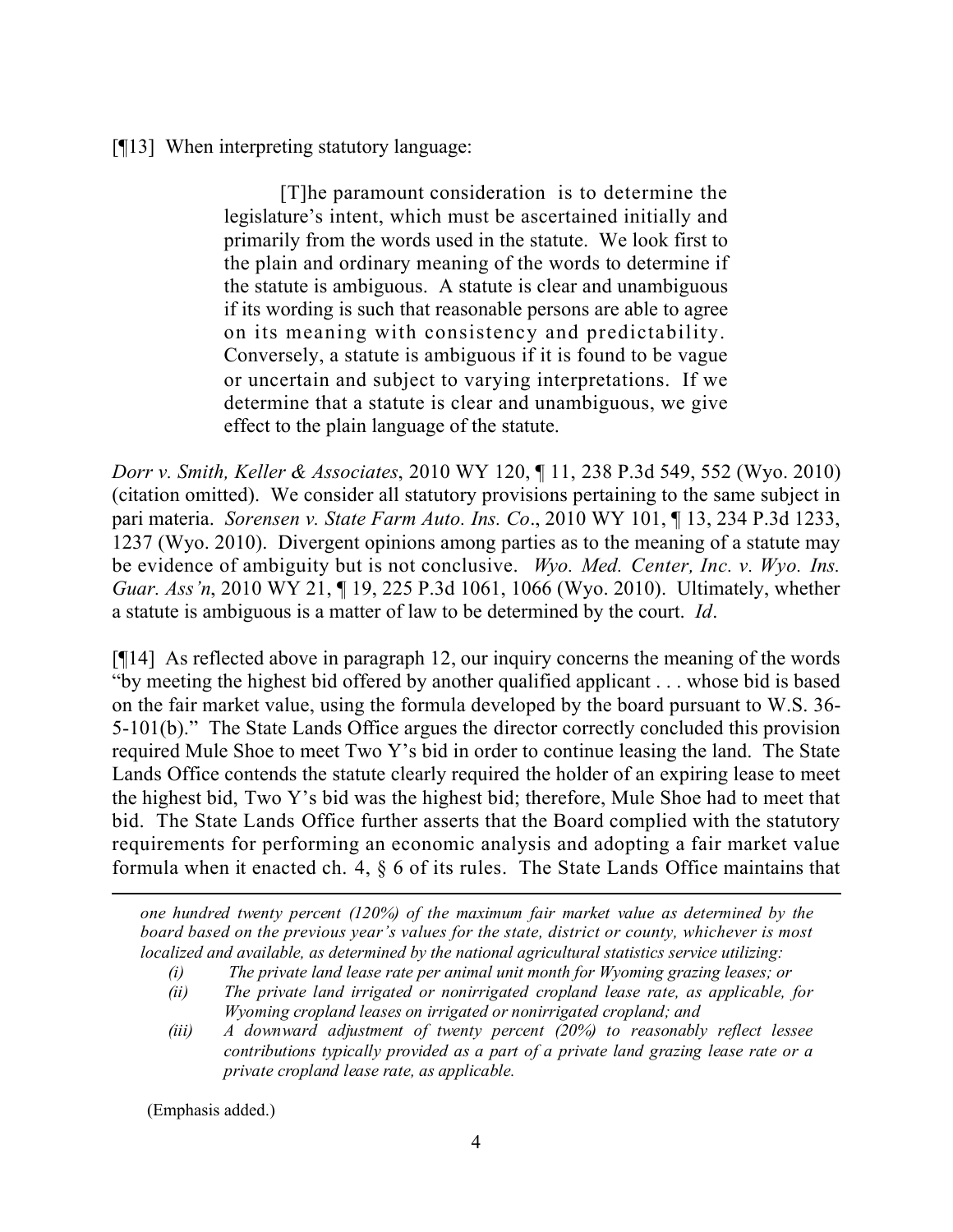while § 36-5-101(b) and the rules enacted pursuant to that provision make it clear the Board must establish a *minimum* price for leasing state lands, those provisions express no intent that the Board establish a *maximum* price. The State Lands Office contends this is particularly significant given that prior versions of the statute expressly required rental values to fall within a specified minimum and maximum amount.

[¶15] Mule Shoe contends the interpretation the State Lands Office urges, which interpretation the OAH and the Board adopted, is contrary to the plain language of the statute and legislative intent. Mule Shoe asserts § 36-5-105(c) clearly and unambiguously provided that it had a preferred right to renew the lease by meeting the highest bid based on the fair market value using the formula developed by the Board. Mule Shoe contends Two Y's bid was not based on the fair market value using the Board's formula; therefore, it was not required to meet that bid.

[ $[16]$  From the wording of § 36-5-105(c) it is clear that Mule Shoe was required to meet Two Y's bid if: 1) Two Y was a qualified applicant; 2) Two Y had actual and necessary use for the land and available forage; and 3) Two Y's bid was based on the fair market value, using the formula developed by the Board pursuant to  $\S 36-5-101(b)$ . The first two factors are not at issue in this appeal. In determining whether Two Y's bid was "based on the fair market value using the formula developed by the board pursuant to W.S. 36-5- 101(b)," it is necessary to consider  $\S 36-5-101(b)$ , which provides:

## **§ 36-5-101. Qualifications of lessees; lease terms; rental.**

. . . . (b) *The rental of any lease awarded shall be based on an economic analysis and shall reflect at least the fair market value* for the same or similar use of the land *based upon a formula adopted by the board using the following criteria:*

(i) Readily available data averaged over an adequate number of years to remove any radical fluctuations;

(ii) Factors which reasonably reflect the true market value of state leases;

(iii) Parameters within which the board can be responsive to changing resource conditions, market demand and industry viability;

(iv) Factors which reasonably reflect the contributions made by the lessee.

(Emphasis added.) This provision clearly required that the rental of State Lease No. 2- 5310 be: 1) based on an economic analysis, and 2) reflect *at least* the fair market value for the same or similar land based upon a formula adopted by the Board. That is, the rental had to be based on an economic analysis and in no event could the lease be rented for less than the fair market value for such land as calculated using the Board's formula.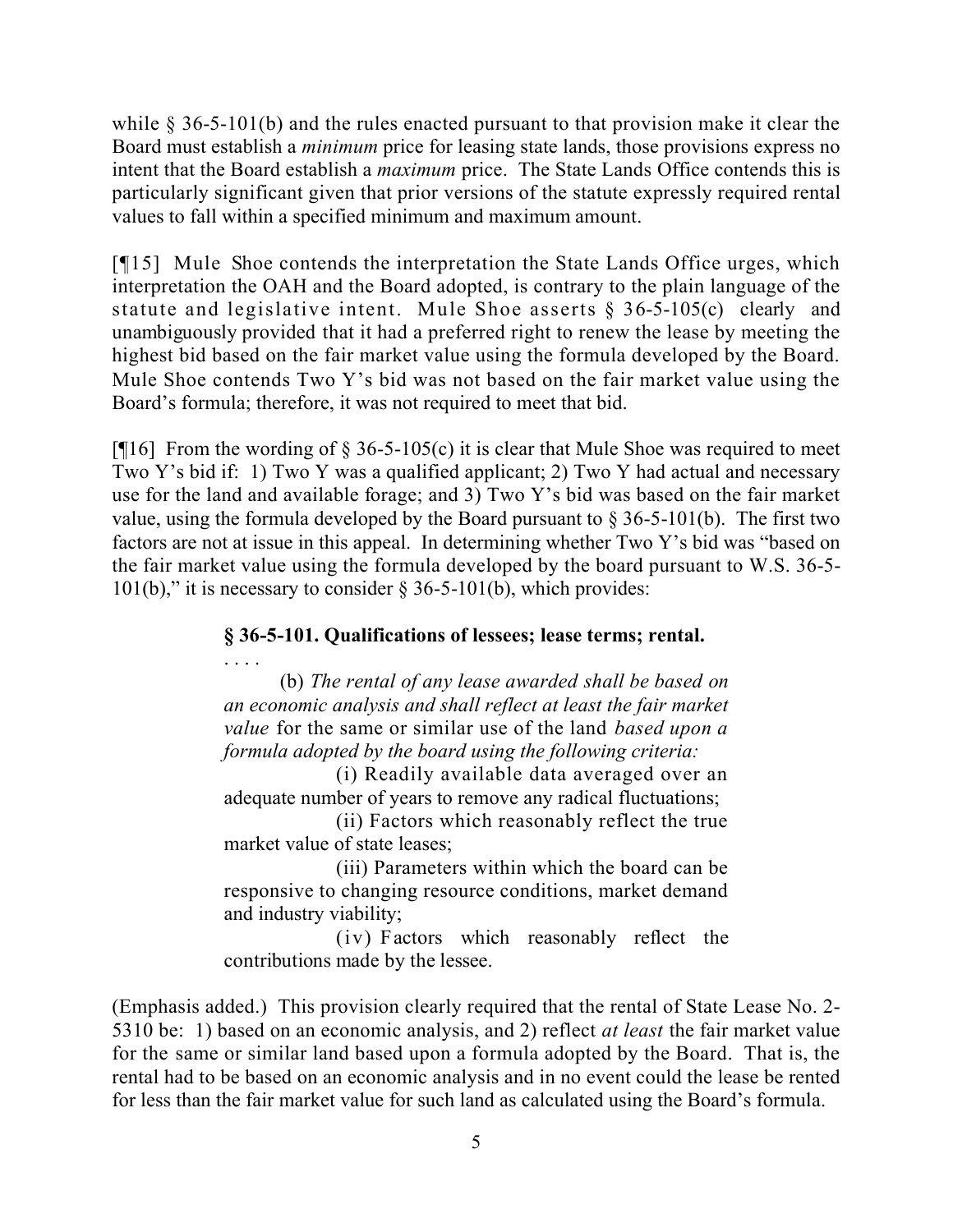[ $[17]$ ] Pursuant to  $\S 36-5-101(b)$ , the Board adopted the following rule:

(a) The annual rental for all leases shall be:

(i) The amount bid by the applicant, if accepted by the Board, or

(ii) As set by the Board as part of its decision in a case of conflicting applications.

However, *in no event shall the annual rental be less than the minimum rate established by subsection (b) of this section*.

(b) The minimum annual rental shall be:

(i) For grazing land, as established by formula as follows:

Private land lease rate on a per AUM basis, average for the five years preceding the current year, as estimated by the Wyoming Agricultural Statistics Service; times the five year weighted average "party ratio" for beef cattle per cwt. as established by the National Agricultural Statistics Service as an adjustment for changing resource conditions, market demand and industry viability; less 20% to reflect contributions made by the lessee.

Board of Land Commissioners Rules, ch. 4, § 6 (2001) (emphasis added). Consistent with the requirement in § 36-5-101(b) that state lease rentals reflect *at least* the fair market value for the same or similar lands, subsection (a) of the Board's rule provided that rentals may not be for less than the rate established by subsection (b), which contained the Board's economic analysis and formula for calculating the minimum rental.

[¶18] The parties agree that using the Board's formula, the minimum rental for State Lease No. 2-5310 was \$5.21 per AUM, or \$8,476.67 annually—the amount of Mule Shoe's bid. Pursuant to the statutes and the rule, therefore, the minimum the Board could accept for the lease was the amount of Mule Shoe's bid.

[¶19] In contending the Board was not authorized to require it to meet Two Y's bid, Mule Shoe argues that the term "fair market value" as used in  $\S$  36-5-105(c) meant the value as determined using the Board's formula—in this case, the amount of Mule Shoe's bid. We disagree for several reasons. First, neither the statutes nor the rules enacted pursuant thereto contained any suggestion that the value arrived at by using the formula was "the fair market value" for leasing the property. Section 36-5-101(b) expressly provided that rentals must be *at least* the fair market value as calculated using the Board's formula; it did not state rentals must be *the fair market value* calculated using the formula. In addition, interpreting the provision as Mule Shoe suggests would lead to the absurd result that the Board could only accept a bid equal to the amount calculated by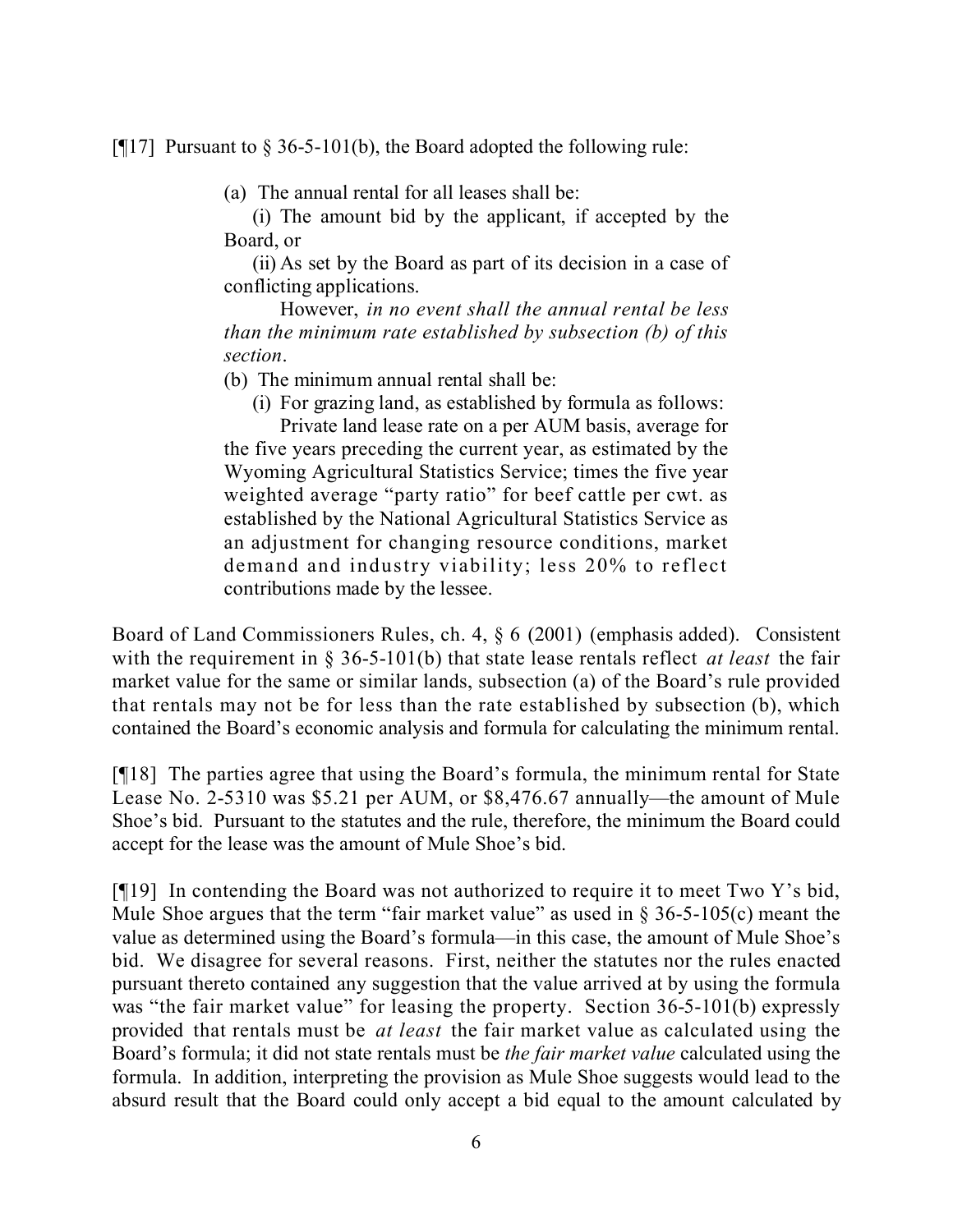using the formula and could never really consider competing bids. We will not construe statutory language to reach an absurd result. *Chevron U.S.A., Inc. v. Dep't of Revenue,*  2007 WY 43, ¶ 18, 154 P.3d 331, 337 (Wyo. 2007). Finally, while § 36-5-101(b) expressly provided that rentals must at a minimum reflect fair market value, nowhere did it suggest that there was a maximum value for bids the Board could accept.

[¶20] As statutory interpretation principles make clear, the plain and ordinary meaning of the words governs. *Horse Creek Conservation Dist. v. State ex rel. Wyo. Attorney General*, 2009 WY 143, ¶ 36, 221 P.3d 306, 317 (Wyo. 2009). Fair market value is defined as "[t]he price that a seller is willing to accept and a buyer is willing to pay on the open market and in an arm's-length transaction." *Grommet v. Newman*, 2009 WY 150, ¶ 52, 220 P.3d 795, 815 (Wyo. 2009), quoting *Black's Law Dictionary* 1691 (9<sup>th</sup> ed. 2009). Applying this definition in the context of the state leasing statutes in effect in 2007, the fair market value was the price the Board was willing to accept and an applicant was willing to pay. Here, the Board was willing to accept Two Y's bid and Two Y was willing to pay the amount of its bid. We conclude Mule Shoe was required to pay that amount in order to keep the lease.

[¶21] In support of its assertion that it should not be required to pay the amount of Two Y's bid, Mule Shoe cites earlier versions of the leasing statutes and decisions of this Court interpreting those statutes. Mule Shoe begins with Wyo. Rev. Stat. Ann., § 91-113 (1931), which provided that the holder of an expiring lease

> may take the lease at the highest annual rental offered by any other applicant; provided, that should the highest rental offer received be unreasonably excessive and clearly out of proportion to rentals paid for lands of similar kind and character the board shall fix the rental at which the old lessee may take the lease, upon a fair and reasonable basis within the minimum and maximum limits of appraised rental values as provided in § 91-108.

Section 91-108 provided for a minimum rental of not less than 2% and maximum rental of not more than 5½% of the appraised rental value as approved by the board.

[¶22] Mule Shoe also cites Wyo. Compiled Stat. Ann. § 24-113 (1945), Wyo. Stat. Ann. § 36-19 (Michie 1957) and Wyo. Stat. Ann § 36-2-106 (Michie 1977) which, like § 19- 108 of the 1931 statutes, provided for a minimum rental of 2% and maximum rental of 5½% of the appraised rental value as approved by the board. As we have discussed, the statute in effect in 2007 contained no language setting a maximum rental value, nor did it contain language addressing excessive or out-of-proportion offers. When the legislature omits language from a statute, we consider the omission intentional. *Stutzman v. Office of Wyo. State Engineer*, 2006 WY 30, ¶ 16, 130 P.3d 470, 475 (Wyo. 2006). It seems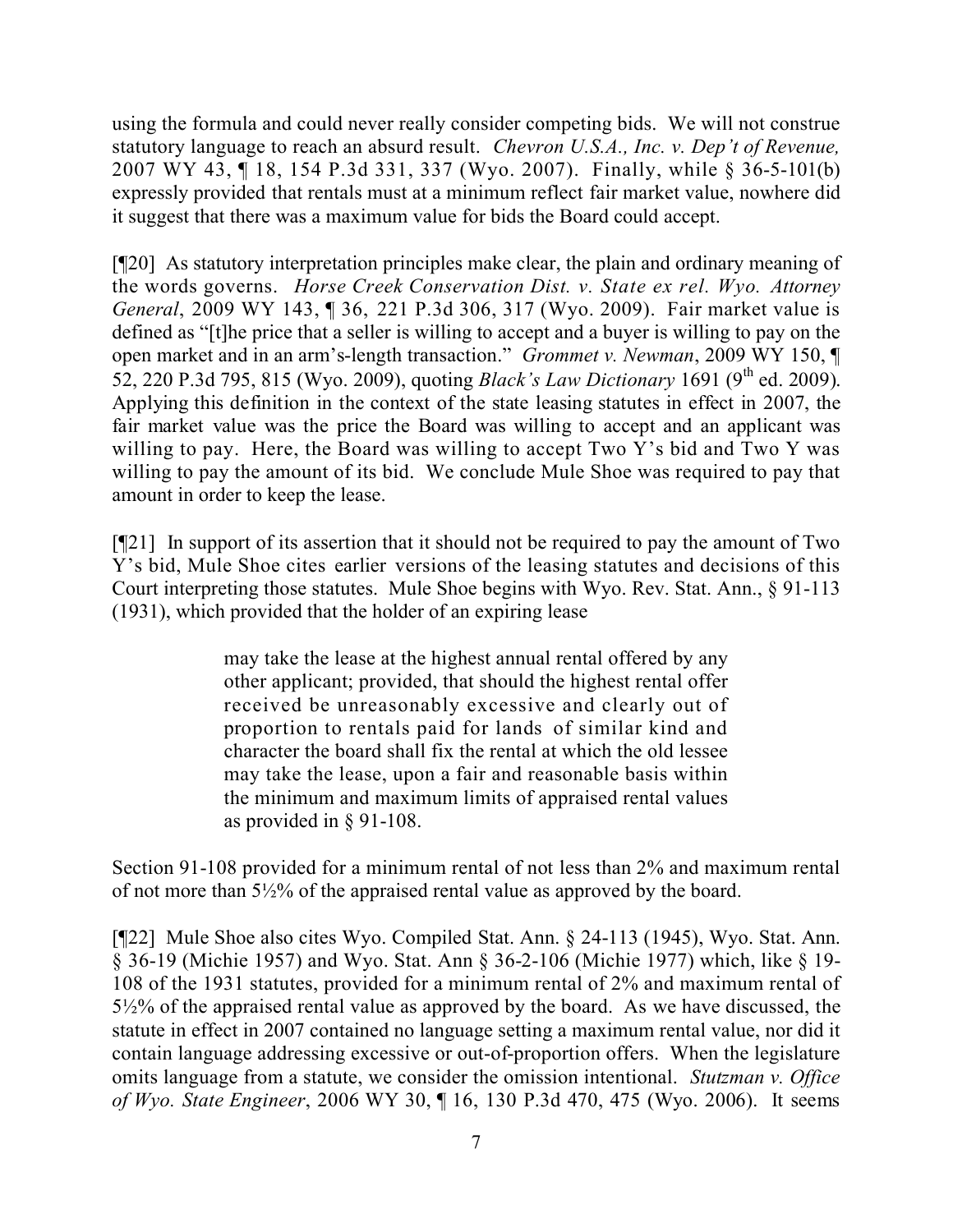clear from the language used in the statute in effect in 2007 that the legislature intended to establish a minimum rental value, but no maximum.

[¶23] Mule Shoe also cites cases from this Court decided under the old statutes. In *Kerrigan v. Miller,* 53 Wyo. 441, 454, 84 P.2d 724, 729 (Wyo. 1938), for example, the Court reiterated that a preferential right is a "*very substantial* right" and said the legislature intended it to be the policy of the state "to recognize equities in those who have built up a ranching business in the state which should be considered in passing upon applications for renewal of expiring leases." *Id.* Similarly, the Court in *Frolander v. Ilsley*, 72 Wyo. 342, 365, 264 P.2d 790, 799 (Wyo. 1953) stated:

> School lands are, it is true, held in trust by the state, and the trust must be administered wisely and prudently so that its aim may be reasonably attained. But prudence and wisdom do not, we think, require that it must be so administered as to destroy or diminish the value of the ranching interests of the state which form a large part of the source from which our schools are nourished.

[¶24] There is no question in our earlier cases that the Court gave much consideration to the benefits the State receives from well-established ranching operations. While we do not minimize those benefits, we are confronted now with statutory language that is substantially different from the language before the Court in earlier cases. As the State Lands Office correctly points out, the Wyoming legislature made important changes to the state leasing statues in 1997.

[ $[125]$ ] Prior to 1997,  $\S$  36-5-105(a) provided that state lands must be leased in a manner inuring to the greatest benefits to the "state." In 1997, the legislature amended that section to provide that state lands must be leased in a manner inuring to the greatest benefit of the "state land trust beneficiaries." The legislature also deleted the minimum and maximum limits within which rental values were required to fall, inserting instead the language providing that acceptable bids must be "not less than fair market value, as determined by the economic analysis pursuant to W.S. 36-5-101(b)." The legislature also added the language requiring the holder of an expired license to meet "the highest bid offered which is based on the fair market value, using the formula developed by the board pursuant to W.S. 36-5-101(b)." None of the authorities cited by Mule Shoe involved these provisions; consequently, those authorities provide little guidance in interpreting the language in the statutes in effect in 2007.

[¶26] There is no doubt that established ranching operations provide great benefit to the State of Wyoming. However, the statutory scheme in effect at the time Mule Shoe and Two Y submitted their bids cannot be interpreted to mean that the Board was precluded from accepting bids higher than the minimum amount calculated by using the formula set